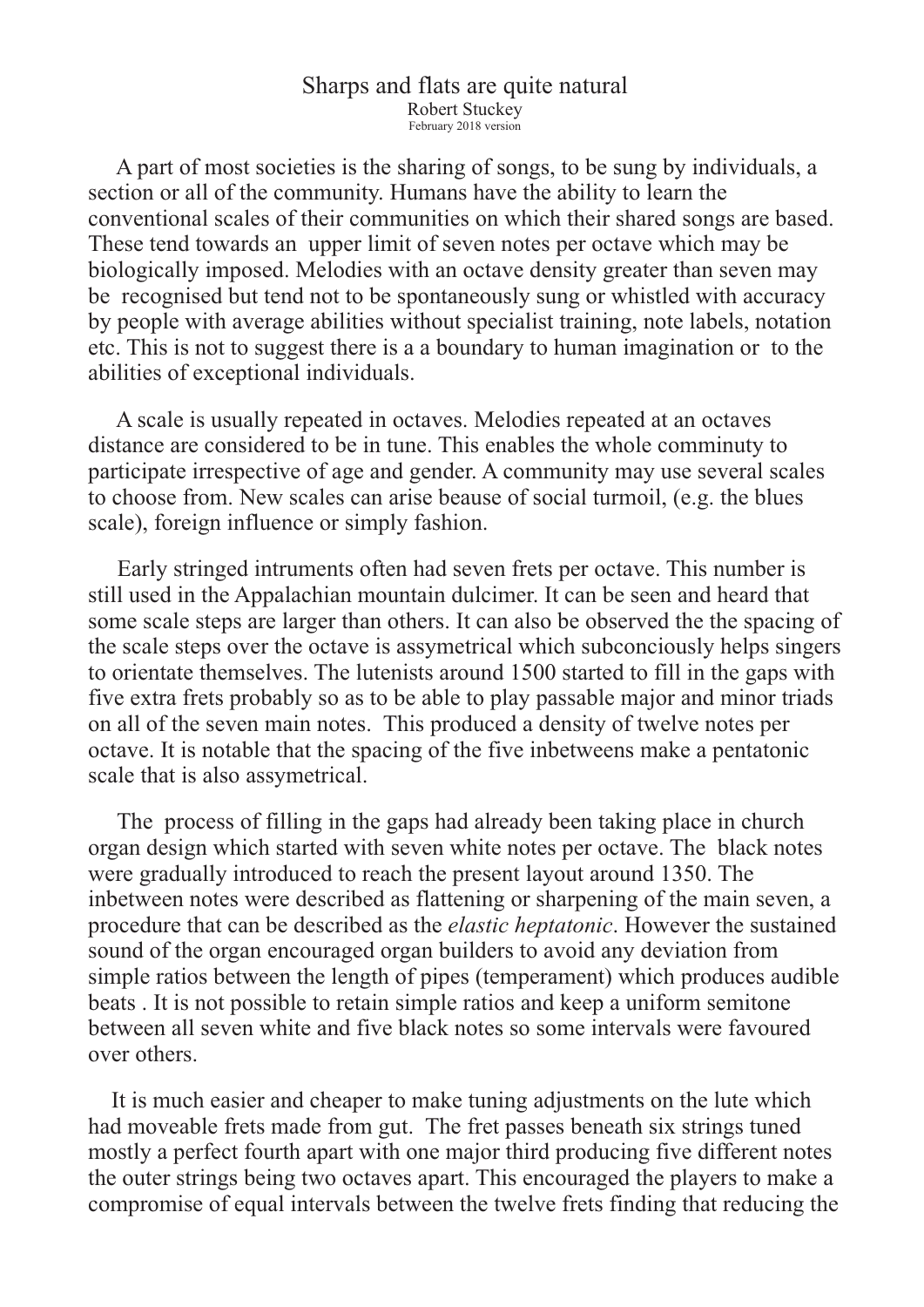string length by  $1/18<sup>th</sup>$  with each fret produced a workable result. The resulting spacing, equal temperament<sup>1</sup>, was adopted in the succeding centuries by all the instruments of the European orchestra, by vocalists , and eventually even by the organ. It countinues its journey through out the world - to the regret of some musicologists who feel that local tuning characteristics are being eroded.

 The lutenist may have simply been interested in producing passable major and minor chords on each of the seven main notes. However equally spaced semitones offered new possibilities:

By 1567 Gorzanis had produced a suite of pieces in early versions of major and minor keys on all the twelve frets<sup>2</sup>. It is notable that Gorzanis was blind since birth and the pieces were written in fret numbers (lute tablature) and not transcribed into elastic heptatonic until the  $20<sup>th</sup>$  century.

- slow chromatic basslines in slow tempo were particularly associated with the expression of grief.
- Modulating between keys became easier and became a common feature of musical design from the 1600s.
- With the semitones now uniform it was possible to form all major and minor keys into a circle of perfect fifths (7 semitones). In 1728 a harmony treatise has a diagram of the major and minor keys arranged in a circle. It demonstrates the circle with a piece that starts in A minor and modulates by fifths through the entire cycle to return to A minor<sup>3.</sup>
- The inbetween notes came to be used for local decoration (passing notes, neighbour notes etc.)
- As the semitones were now equal they could be used as units of measurement. In 1885 Alexander Ellis's curiosity about cultures that were not using equal temparament led him to divide the semitone into 100 parts (the cent) for accurate description<sup>4</sup>. It would be interesting to see how many of the scales Ellis described have survived the exposure to equal temperament via modern media.
- The twelve semitone options could approximate some scales from outside Europe . They can accomodate, if not exactly, the Ragas of northern India and the equally tempered harmonion often used in vocal performance and training.

The semitones make passable approximations of the harmonic series up to the  $10<sup>th</sup>$ harmonic, close enough to contribute to the root sensation of chords<sup>5</sup>.

 - As 12 has several factors, 2, 3, 4 and 6 interest grew in creating symmetrical scales and chords. Being symmetrical the listener loses orientation within the octave. Symmetrical scales are often associated with mystery, magic, transition and otherworldliness.

- In the early  $20<sup>th</sup>$  Century the dodecaphonic school explored the systematic usage of all twelve notes.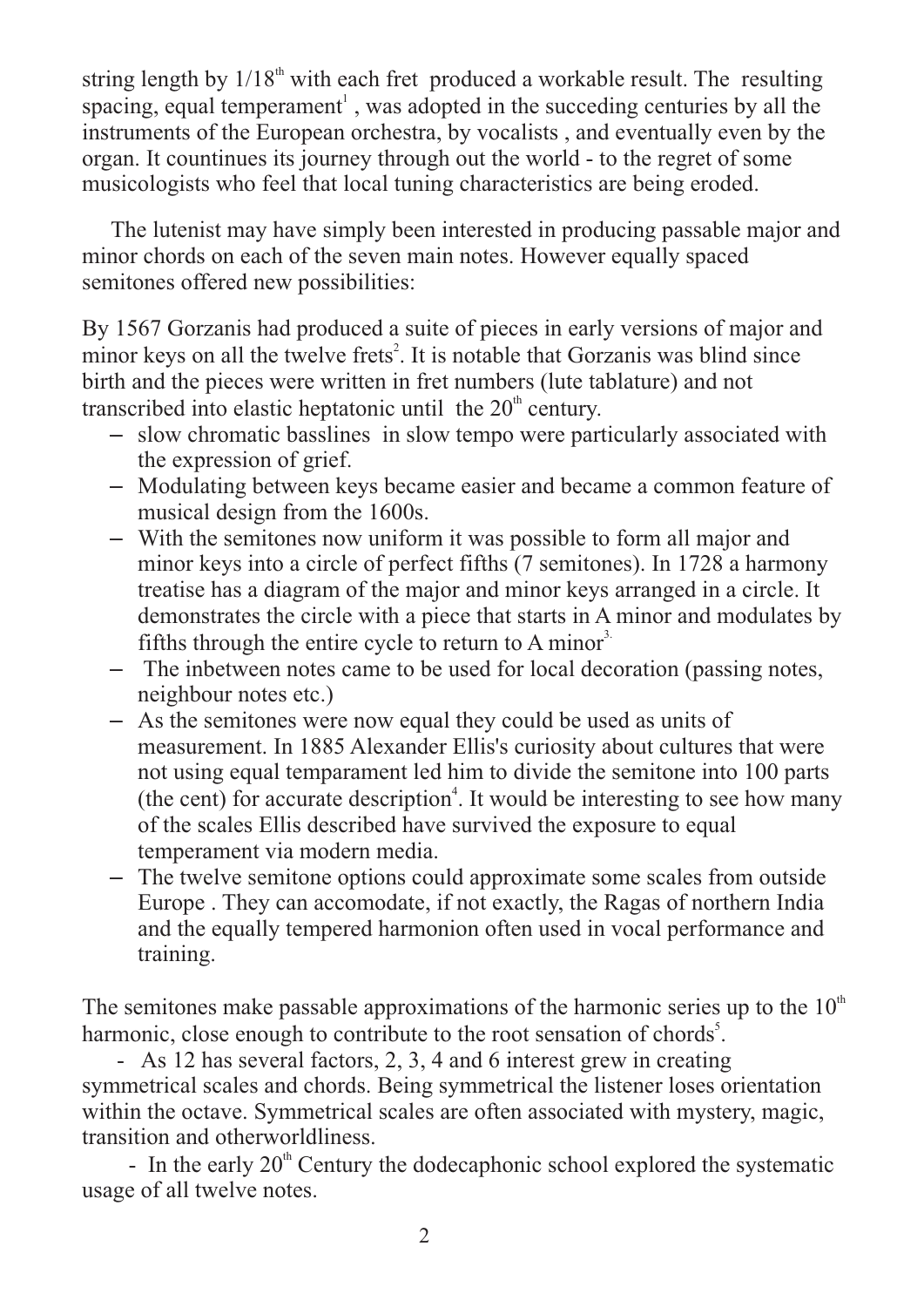The same inbetween note may have several different histories according to its context, sometime regarded as a sharpened note, sometimes a flattened one, sometimes both at the same time. Such alternative histories are called *enharmonic equivalents* in music theory. Sometimes a composer will start by describing a note as a flat and change its description to a sharp while it is still being held  $6$ . Sometimes the inbetween note may be not actually be experienced as sharpening of a flatten of one of its neighbours but still be described as such for convenience or for want of anything better. The choice between the contenders maybe based on convention, fashion<sup>7</sup>, whim or consideration for the reader. The A natural in the second bar of Debussy's Clair de Lune is widely experienced as flattening but B double flat may have appeared uninviting and pedantic.

 Despite the increased possibilities of twelve equal semitones the octave density in the performance of communal vocal music and much intrumental music still tends towards seven.

 Middle Eastern fretted instruments sometimes offer the option of seventeen notes per octave (though unequally spaced) while sung melodies rarely use more than seven of these at a time at a time.

 The scalar history of a note is quickly lost on some instruments such as the trumpet. The violin and viola players preserve the history in their fingers which are placed on the strings modelling a fragment of the seven note layout of the frets of the Appalacian dulcimer. They can can of course shift their fingers to reshape the scale as required.

 However the sound is produced the scalar history is lost when sound fills the air. Each listener will, consciously or unconsciously, attempt to recreate their own individual scalar history of the piece - which may or may not correspond with the composer's or performer's. If the piece uses an octave density greater than seven the listener may abandon the recreation of scalar history. An increased density may also create a feeling of unease and disorientation. This is widely used by film composers to create tension. The title themes, on the other hand, which they would like the public to remember and perhaps sing or whistle, tend to have an octave density of around seven or less.

 There is no guarantee that the written scalar history will be recreated by the listener. For example pop songs often introduce a semitone key shift to heighten drama. A song starting in C would then move to the key of Db, whereas the listener will feel an uplift, better represented by C# major. Though C# major was used by Bach, it is now out of fashion, for the merely practical reason that it uses five flats rather than seven sharps. Some of Gorzini's pieces beginning on all 12 frets, when transcribed into elastic heptatonic, will inevitably start on sharpend or flattened notes. This is not what we experience on hearing the begining of the piece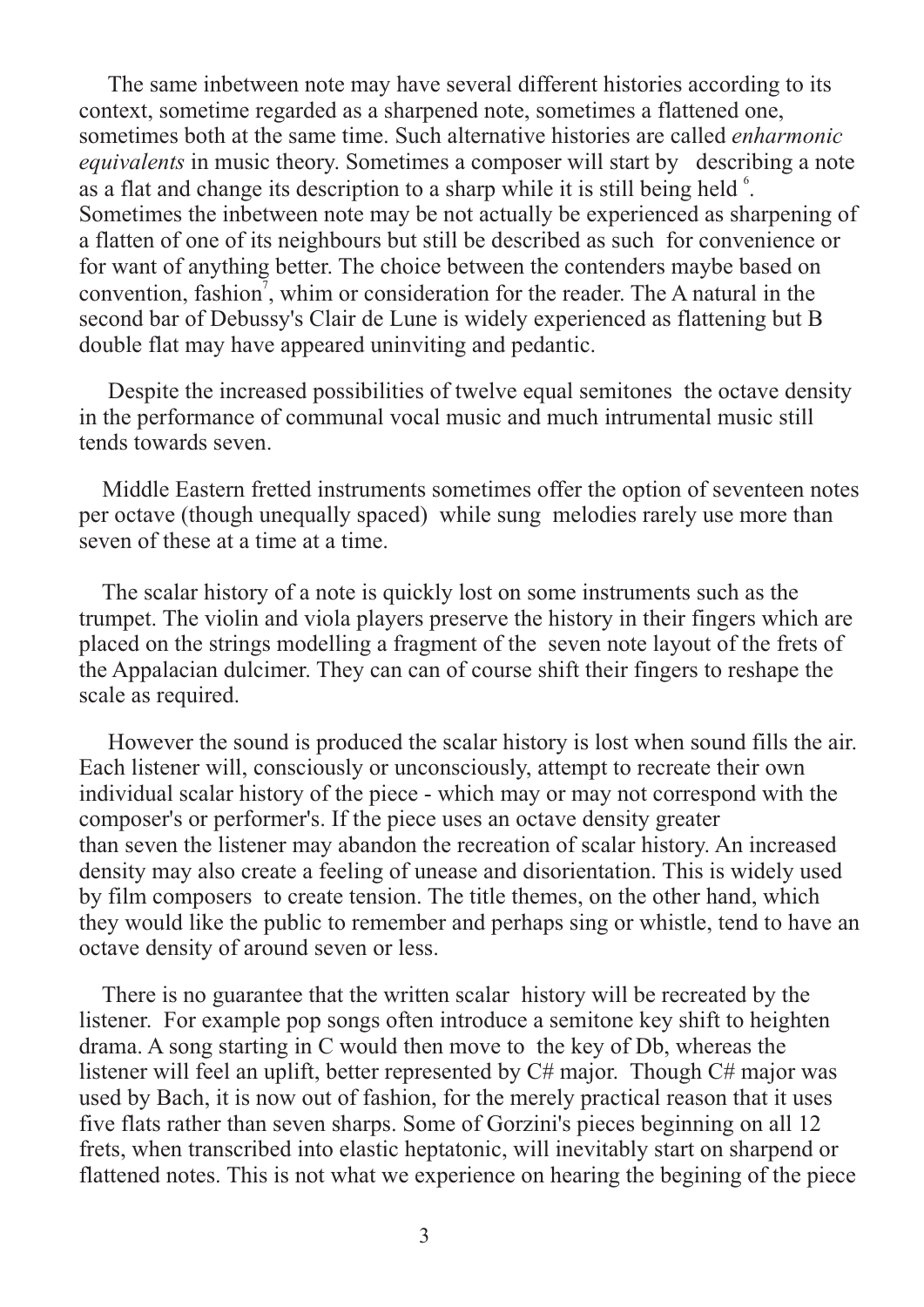and is merely a byproduct of transcription.

 Many designers of of instruments, notation and nomenclature have sought to put the twelve semitones on an equal footing. These ideas are can be perused at www.musicnotations.org.

 Why might an octave density of seven tend to be an upper limit for spontaneous imitation? A community needs a limited number of conventional stations on the continuum of muscular tension of the vocal chords. Seven allows for a spread of notes such that the voice can move from one to the next easily without being so close that they are hard to distinguish, in the same way that vowel resonances need to be close for access but not so close as to become confusable.

 We may also use the unconcious memory of the harmonics of recently heard notes as a guide to singing the next note. Notes a semitone apart share none of the first ten harmonics, those most audible to the ear. Larger intervals, 2nds, 3rds, 4ths and 5ths, are more likely to have harmonics that coincide or are very close. The unconcious guidance offered by recent harmonics is stable whether a song is sung in a high or low key. Adjacent semitones create a feeling of tension as in the centre of the blues scale and in the Neapoliton chord and its resolution (e.g. the closing bars of Lionel Ritchie's *Hello*).

When the number of notes increases beyond seven we may first prefer to perceive that one of a limited number of scale notes has shifted rather than a new note has been added to the scale.

 To conclude it may be useful to sketch a list of the main features of the mapping of sound, hearing, muscles and instruments in relation to equal temperament:

**Audio .** Sound waves a semitone apart are indifferent to note name and octave.

**The voice** : the muscular tension between low and high notes is indifferent to scale note and octave and can only be tuned with reference to the sound. This is similar to the muscular tension used in playing the musical saw.

**Whistling:** the pitch is varied by the tongue muscles which are indifferent to scale note and octave: tuning depends on aural feed back.

**Vowels** : in forming vowels the lips and tongue produce resonant peaks (formants) on the harmonics of voice. The formants are not fixed frequencies but relative to the size of the mouth, childrens, womens or mens. The maximum static vowels is around twenty.

**Speech tones**: About half the languges spoken today use voice pitch as word identifiers. These are not fixed pitches but are spread over the indivuals range, whether child, female or male. Tones have a maximum of around six.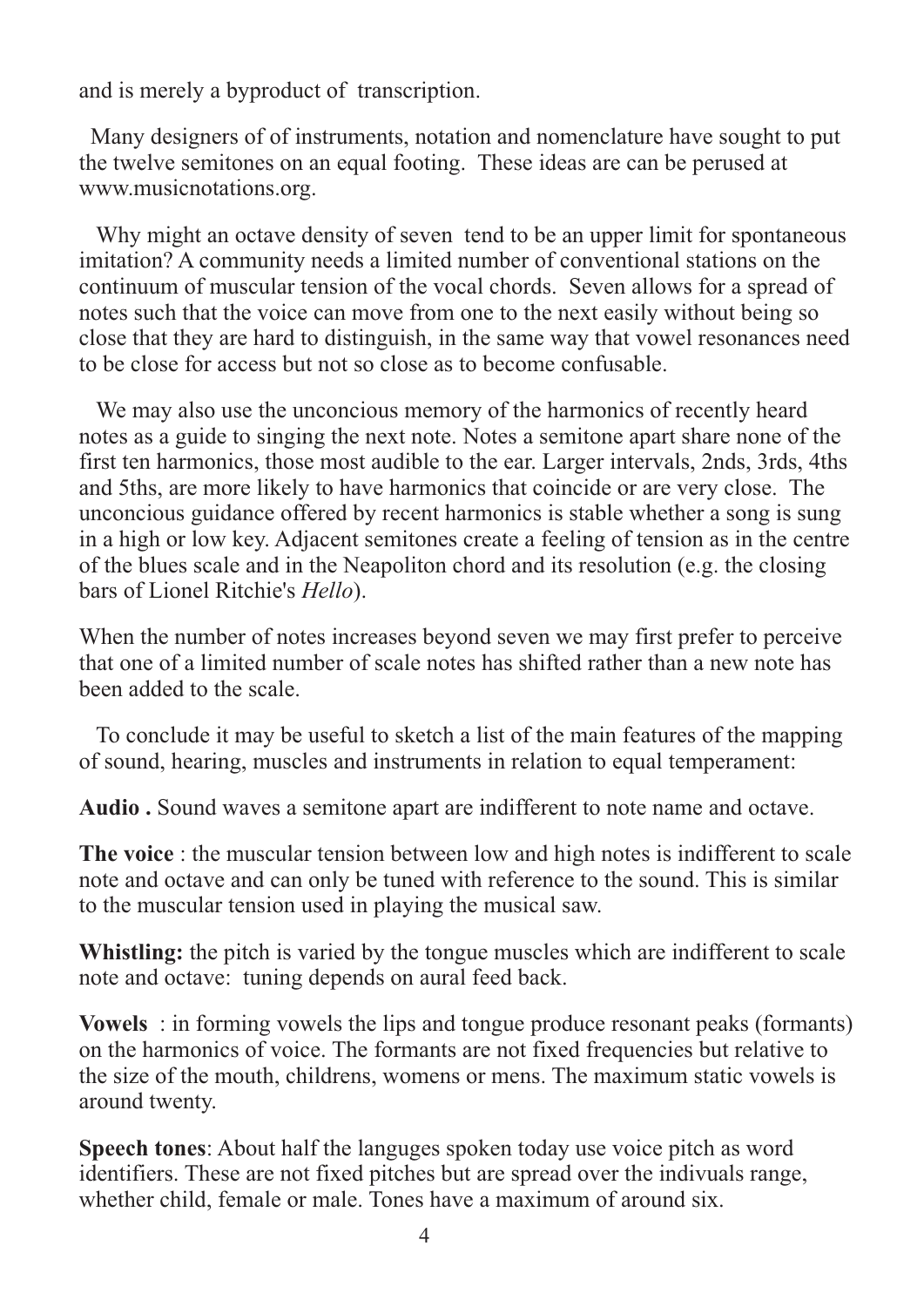**The ear:** The layout of the cochlea is specific to register but indifferent to scale note and octave, which are probably dependant on higher processing. Those with perfect pitch, about 1 in 10,000, develop recognition of notename, some so acute they they are disturbed if the tuning varies from what they originally learned.

**Elastic heptatonic** (traditional notation and nomencalture) Seven notes assymetrically spaced notes are sharpened or flattened to describe inbetween notes, a scheme reflected in note names and notation. In equal temperament they are sharpened and flattened by the same amount to offer competing descriptions of the five inbetweens. The note names are octave-general though may be localised by suffixes eg C4 (middle C). The stave corresponds to frequency but is indifferent to scale members and their octave repetitions, both of which must be learned or deduced.

Lute, guitar etc: frets are a semitone apart but are indifferent to scale note and octave which must be learned or deduced. Their tablature counts frets along individual strings and is also indifferent to note name and register.

**The keyboard:** having separate levers each semitone of equal temperament but retaining the historical derivation seven of scale notes and five inbetweens. It does not show register.

**Flutes and whistles:** six or seven finger holes producing the heptatonic scale is an extremely ancient design. The scale is duplicated an octave above byoverblowing. Inbetween notes can be obtained by half closing the holes or by **levers** 

**MIDI** represents each ascending semitone by a different number. It is specific to register but indifferent to notename and octave which must be learned or deduced. MIDI notes can be further microtuned.

## Footnootes

 1. A semitone was defined as the twelfth root of two by Simon Stevin in 1585. A similar definition was arrived at in 1584 by Zhu Zaiyu. It is intriguing how the lutenists, European and Chinese mathemetics arrived independently at a similar result within a few decades of each other. However there is suggestion that equal temperament may have been developed as early as 2697 B.C.E. so that the Chinese Emporer Huang Ti could allow a pentatonic scale to migrate round the "cycle of fifths". This is described in *Music in the Age of Confucius* by Jenny F. So. Smithsonian Institute 2000. This book was reviews by Tom Reed in Music Notation News  $1<sup>st</sup>$  Oarter of 2001. There is also a detailed article on equal